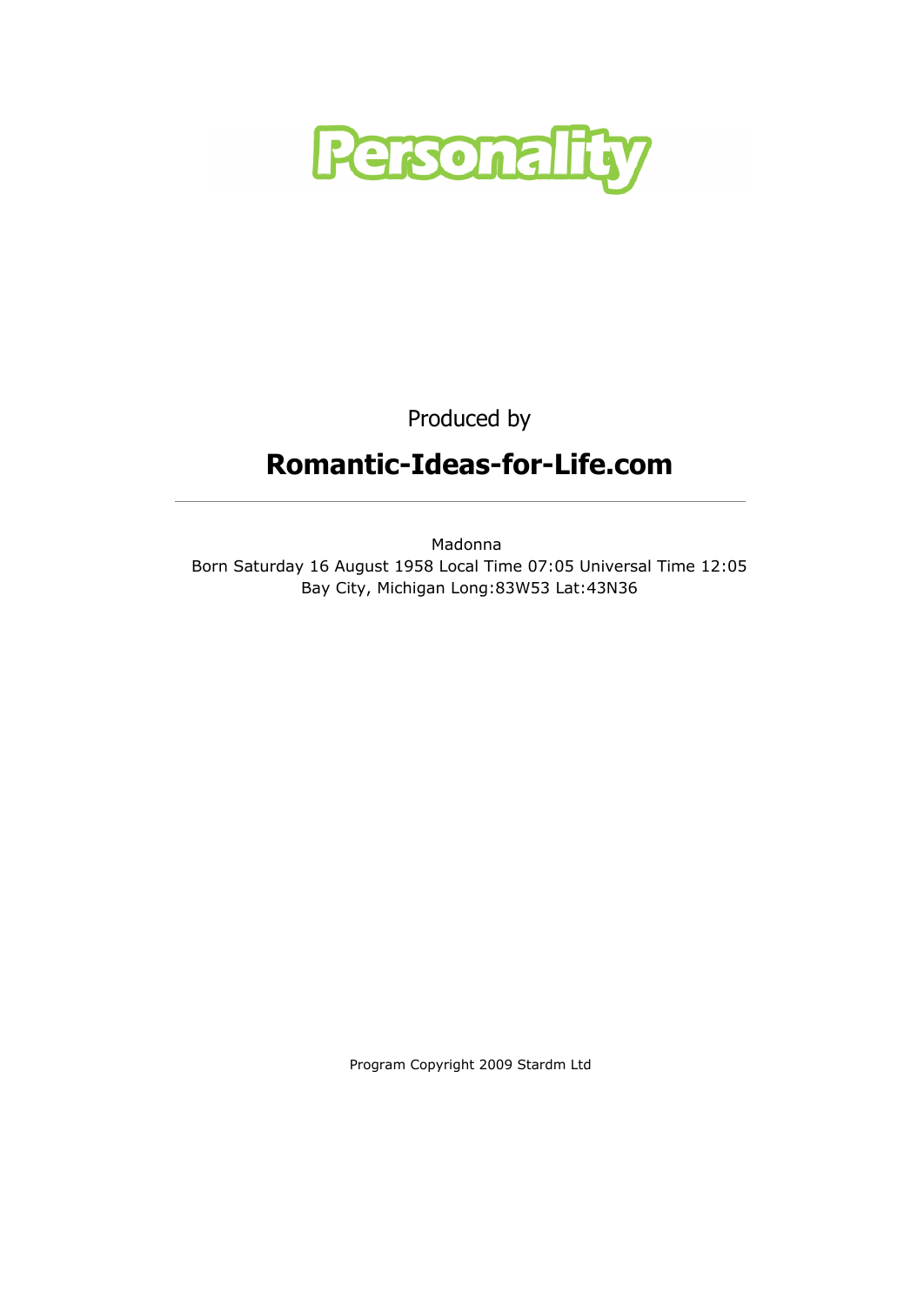

Madonna Born Saturday 16 August 1958 Local Time 07:05 Universal Time 12:05 Bay City, Michigan Long:83W53 Lat:43N36

Geocentric Tropical Placidus True Node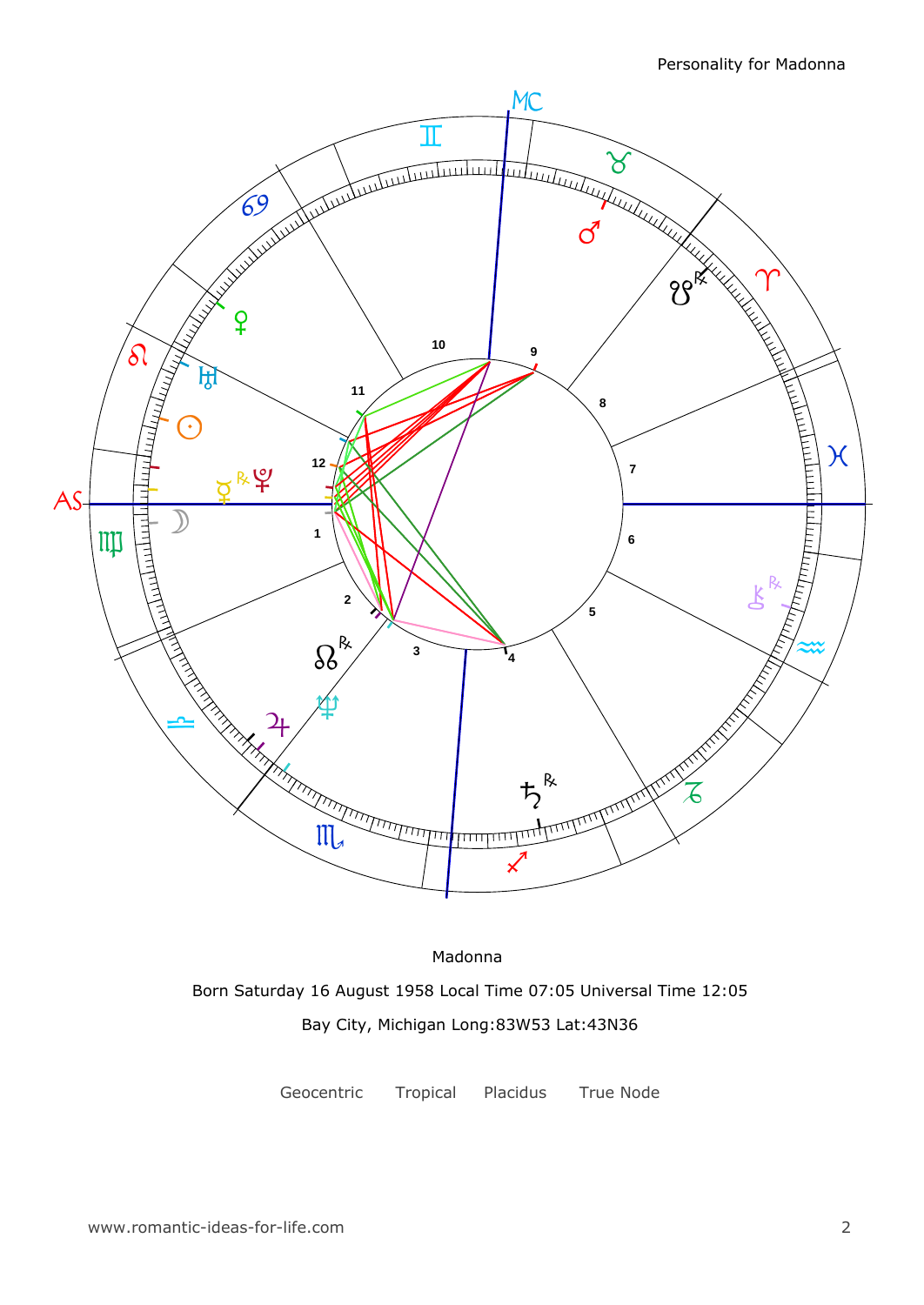| Planet/Point | Glyph                       | Sign        | Glyph                      | Position    | House           |
|--------------|-----------------------------|-------------|----------------------------|-------------|-----------------|
| Sun          | $(\,\cdot\,)$               | Leo         | $\delta\Omega$             | 23°06'47"   | 12th            |
| Moon         |                             | Virgo       | Щ                          | 11°32'40"   | 1st             |
| Mercury      | $\breve{\mathrm{Q}}$        | Virgo       | Щ                          | 5°39'24" R  | 12th            |
| Venus        | ¥                           | Leo         | $\delta\!$                 | 0°32'19"    | 11th            |
| Mars         | ්                           | Taurus      | ୪                          | 15°23'11"   | 9th             |
| Jupiter      | $\mathfrak{P}_{\mathsf{F}}$ | Libra       | ⋍                          | 26°23'47"   | 2 <sub>nd</sub> |
| Saturn       | $\frac{1}{2}$               | Sagittarius | $\boldsymbol{\mathcal{Z}}$ | 19°08'30" R | 4th             |
| Uranus       | ਸ਼੍ਰ                        | Leo         | $\delta l$                 | 12°41'41"   | 12th            |
| Neptune      | ψ                           | Scorpio     | $\mathfrak{m}$             | 2°17'58"    | 3rd             |
| Pluto        | $\mathfrak{P}$              | Virgo       | Щ                          | 1°43'09"    | 12th            |
| Ascendant    | AS                          | Virgo       | ЩI                         | 8°15'03"    |                 |
| MidHeaven    | <b>MC</b>                   | Gemini      | I                          | 3°44'51"    |                 |
| North Node   | $\Omega$                    | Libra       | ≃                          | 24°02'12" R | 2nd             |
| Chiron       | 飞                           | Aquarius    | $\approx\!\!\infty$        | 19°59'22" R | 6th             |

Planetary Positions

### House Cusp Positions

| House          | Sign                 | Position | House | Sign          | Position |
|----------------|----------------------|----------|-------|---------------|----------|
|                | Щ                    | 08°15'   |       | Ж             | 08°15'   |
| $\overline{2}$ | $\rightleftharpoons$ | 01°29'   | 8     | $\bm{\gamma}$ | 01°29'   |
| 3              | ${\mathfrak m}$      | 00°06'   | 9     | ୪             | 00°06'   |
| 4              |                      | 03°44'   | 10    | Ш             | 03°44'   |
| 5              | 石                    | 08°57'   | 11    | 69            | 08°57'   |
| 6              | $\widetilde{\sim}$   | 10°55'   | 12    | ð١            | 10°55'   |

Element Emphasis - Total Points

| Air | Fire | Earth | Water | Cardinal | Fixed | Mutal |
|-----|------|-------|-------|----------|-------|-------|
| ↵   | 10   | 15    |       |          |       | 16    |

| Cardinal | Fixed | Mutable |
|----------|-------|---------|
|          | , נ   | 16.     |

### Planetary Weight Point System

| Sun and Moon          |                           | 4 points each   Uranus, Neptune & Pluto   1 point each |             |  |
|-----------------------|---------------------------|--------------------------------------------------------|-------------|--|
| Mercury, Venus & Mars |                           | 3 points each   Ascendant (Rising Sign)                | $ 4$ points |  |
| Jupiter & Saturn      | 2 points each   Midheaven |                                                        | 2 points    |  |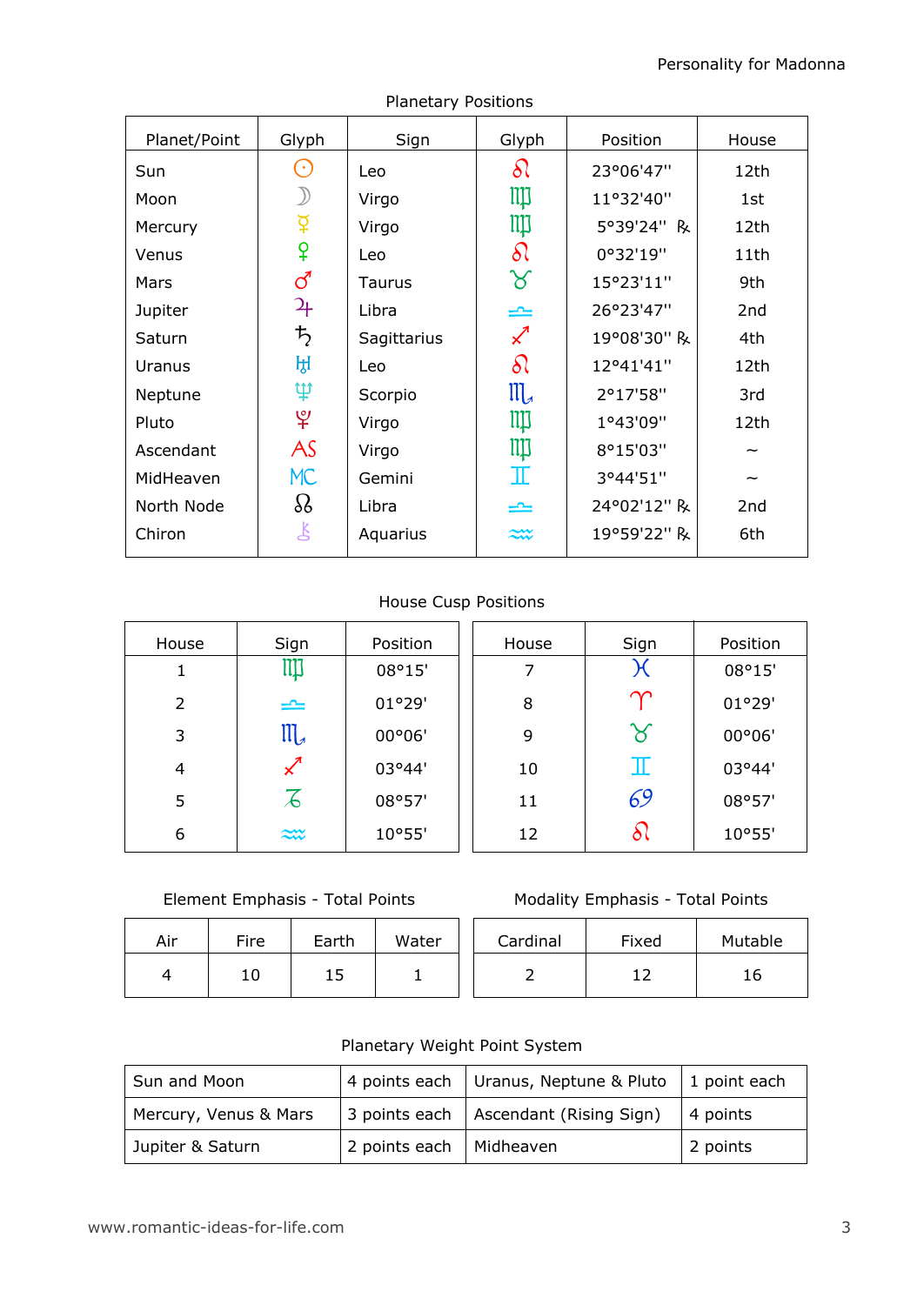

### Planetary Aspects

### Harmonious Aspects

### Challenging Aspects

| Conjunction | ∩           | $0^{\circ}$  | Semisquare     |          | 45°          |
|-------------|-------------|--------------|----------------|----------|--------------|
| Semisextile | $\bm{\vee}$ | $30^{\circ}$ | Square         |          | $90^{\circ}$ |
| Sextile     | $\ast$      | $60^{\circ}$ | Quincunx       |          | $130^\circ$  |
| Trine       |             | 120°         | Sesquiquadrate | 曱        | 135°         |
|             |             |              | Opposition     | $\delta$ | $180^\circ$  |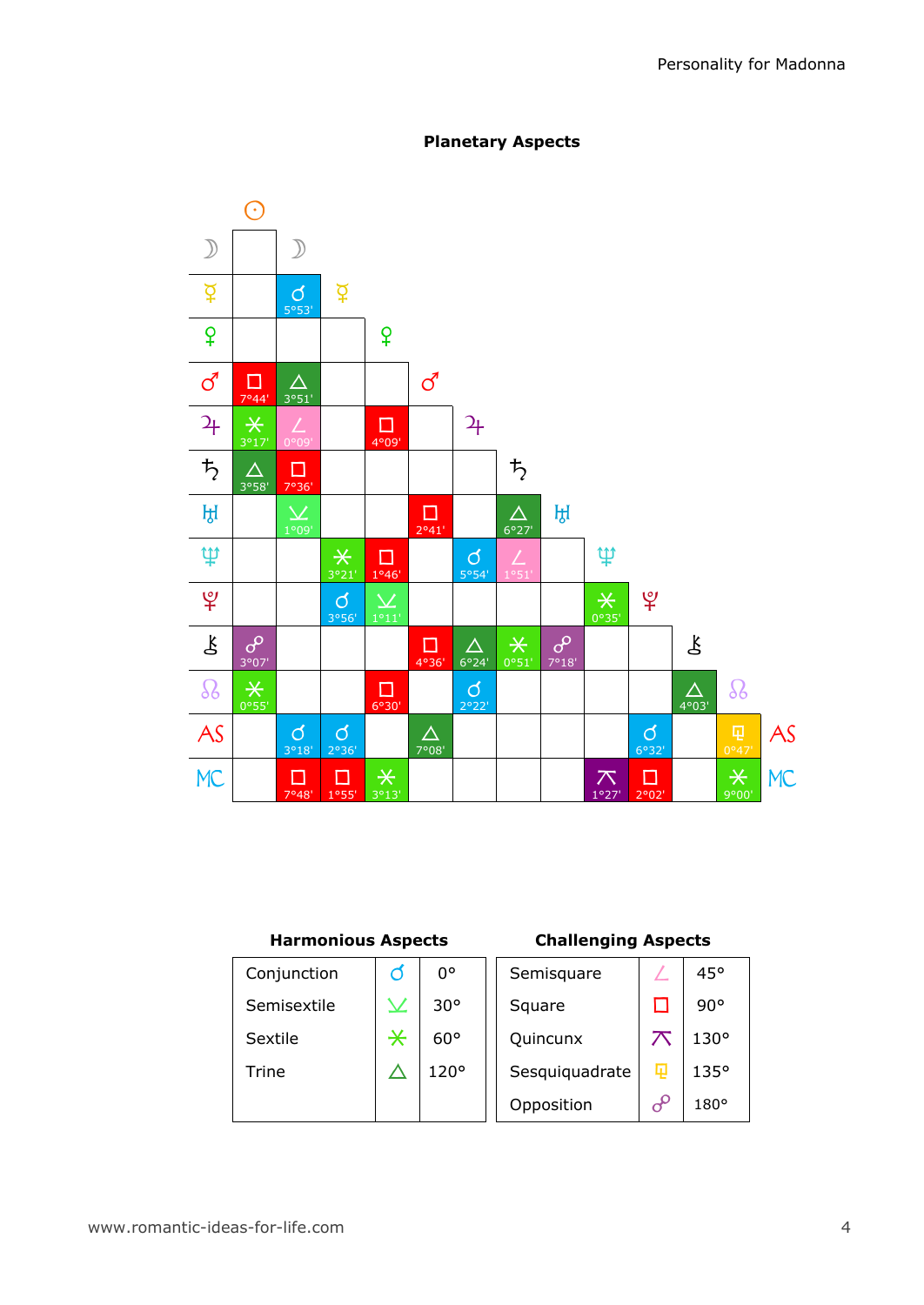#### Hello Madonna,

Welcome to your Personality Profile, please check the birth details of your horoscope are correct. This report sets out to give you an assessment of your personality and character development by interpreting the different parts of your birth chart.

Your birth chart represents a map of the solar system for the exact time and place of your birth, it's a blueprint of your personality and represents a set of potentials, with the contents being added through the experiences of life.

Most people are aware of the Sun's zodiac sign that they were born under, however, it's not only the Sun sign that exerts a powerful influence over the birth chart and character. The Rising Sign, the Moon, the planets, the angles they form to each other, called 'aspects', their zodiac sign and house positions also play an important role.

As you read through this analysis, you will occasionally notice that contradictory information may be given. This is to be expected, as each individual's character is extremely complex. For example, at times we can be aggressive and confident, and at other times withdrawn and moody. And if planetary patterns seem to be repeated time and time again, that's because the analysis is focusing on a particular and very important strength or weakness within your character.

The birth chart is comprised of three basic factors.

**1.** The Planetary Aspects (angles) formed between the Sun, Moon and planets, as seen from the Earth, are represented by the lines in the centre of your chart and the intensity is indicated by the number of stars each aspect is given in the report.

2. Each planet is located in a particular Sign of the Zodiac. The symbols for each Zodiac Sign are placed around the edge of the birth chart, Aries, Taurus, Gemini, Cancer, Leo, Virgo, Libra, Scorpio, Sagittarius, Capricorn, Aquarius, and Pisces.

**3.** Each planet is also located in a particular House, numbered 1 to 12 in the birth chart.

How the planetary positions of your birth chart relate to each other are interpreted on the following pages outlining your potential development. Your birth chart, is indeed unique, although many people may have, for instance Mars in Scorpio, or Venus in Capricorn, and hence have certain traits in common, the number of ways in which the three factors of Planetary Aspects, Zodiac Signs and Houses can be combined is infinite.

The 'Aspects' are given a Star Rating from one to five to show their relative importance in the Profile. To the right of each pair of 'aspect' symbols is a group of five stars  $\star \times \star \star \star$ , the more dark stars there are the more important the connection. The keys for the planets and the other symbols and terms used are given at the back of the report.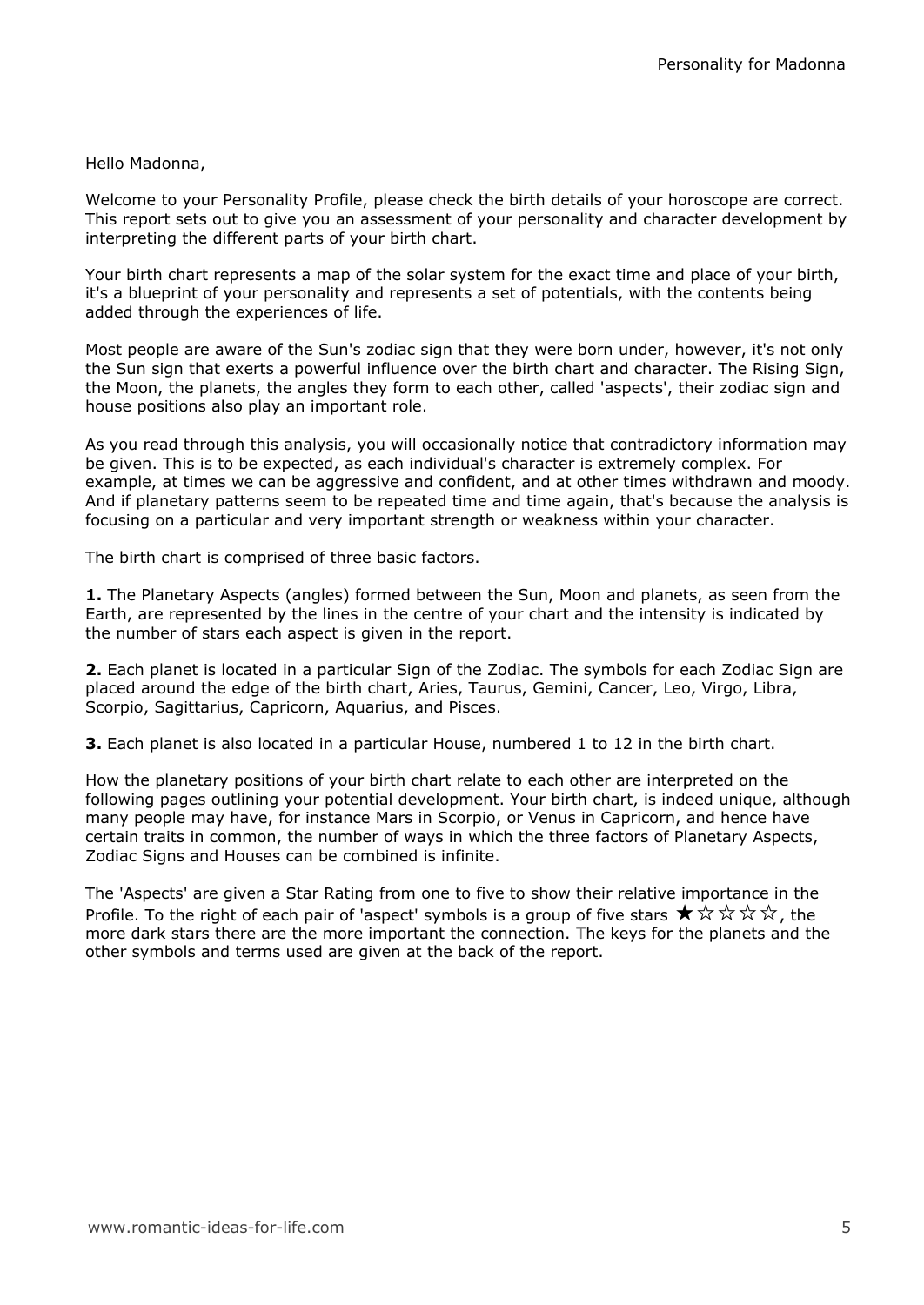### Personality Profile Interpretation

Your birth chart shows the exact positions of the planets at your time of birth. It also tells you the sign of the Zodiac that was rising at your time of birth, known as your 'ascendant'. How the planetary positions of your birth chart relate to each other are interpreted on the following pages outlining your potential development. The interpretation begins with your overall character and temperament.

### Madonna's character

#### Madonna's dependability

You are solid and dependable, having perseverance and staying power. You can endure situations, far longer than most, determined to see them through to the end. In fact, you often have the end in sight even before you begin. You are strongly sensual, in the sense of needing to feel the physical proof of things. That is, 'what can't be touched isn't real'. This applies equally to intellectual concepts, you like abstractions to be explained and made understandable in a logical. practical, way. When they are not, you can show your objection by becoming stubborn and uncooperative.

### Madonna's thoughtfulness

You need to develop and maintain your powers of self-expression and perception. Not that these faculties don't function, but you tend sometimes to let them slide and therefore, your capacity for insight and awareness can become subdued and clouded.

#### Madonna's emotions

You might find it difficult at times to relate to, and appreciate, others on an emotional and instinctive level. This may also apply to your experience of your own inner life. Try to maintain a more permanent sensitivity towards your own and others feelings.

#### Madonna's temperament

#### Madonna's adaptability

You have a many-sided, even complex, psychology. This is reflected by your correspondingly erratic and nervous temperament. Your desire for, and pursuit of, change and variety may give you a reputation for instability and novelty-seeking.

#### Madonna's capabilities

You might at times lack that old get-up-and-go when action and initiative are called for. Therefore, you may find that you function best in already established surroundings, or when you are being managed by others.

# $A\zeta$

#### The Ascendant or Rising Sign

Represents the area of life concerned with your sense of self-identity, the impression you give and how others see you.

# $AS$  in  $III$

#### Self-identity

Systematic and well ordered, no detail is overlooked, with perfection being your goal. Nevertheless, if you can keep excessive nervous energy under control, then a great deal could be achieved throughout your life.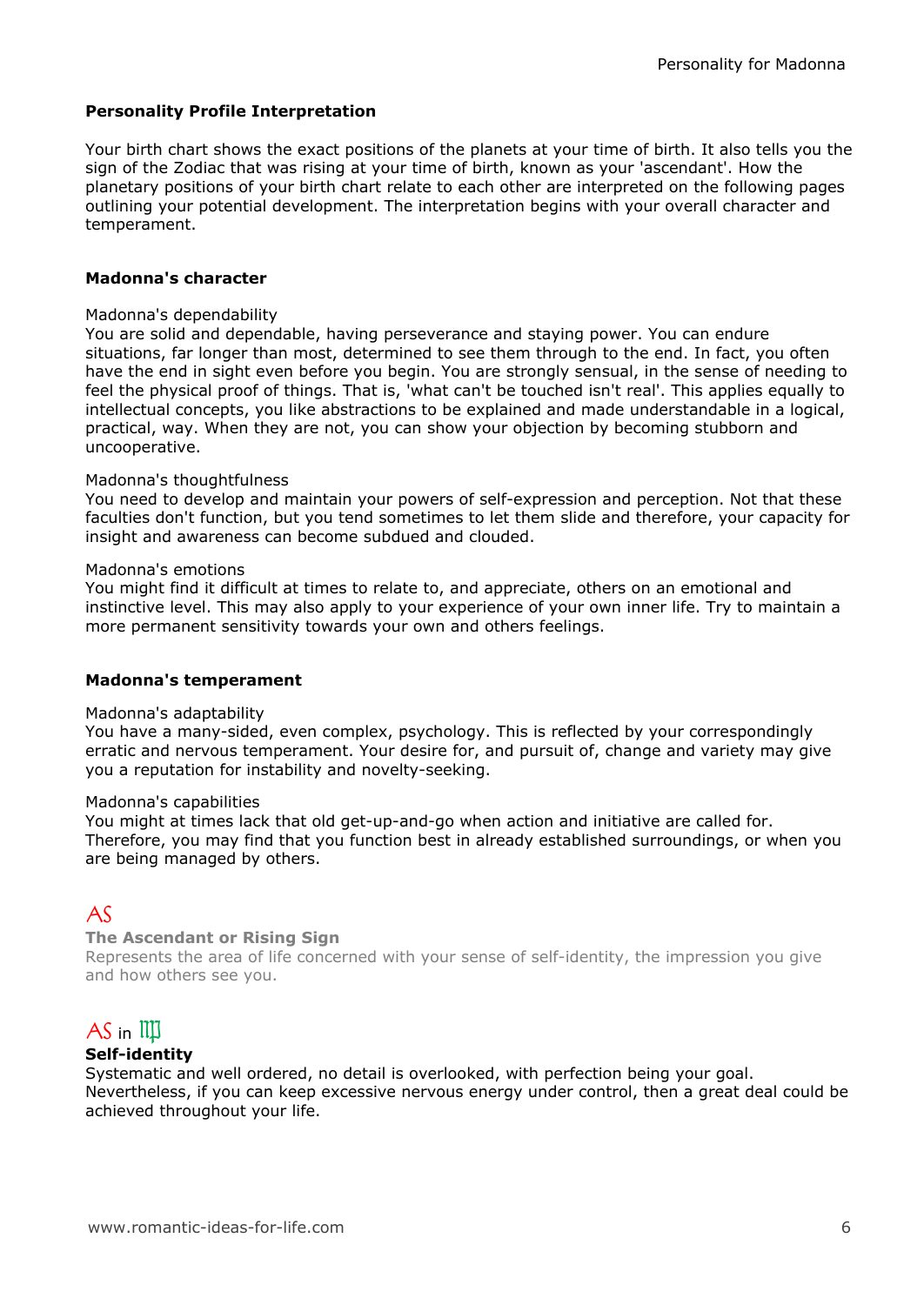# $AS \nI$   $\mathcal{A}$   $\star$   $\star$   $\star$   $\star$   $\star$

### Chameleon

You present a changing face to the world, sometimes understanding and sensitive, sometimes moody and irritable. However you are acutely aware of what others are feeling and respond instinctively to their moods. But at times this will leave you unsure about your own feelings.

You like to project a caring image, to make others feel secure and protect them from the world. Family and friends will come to you when they are in need of help and support and this in turn helps you feel needed and secure, but take care not to force help and advice when it's not required.

# $AS$  d  $\frac{Q}{4}$   $\star\star\star\star\star$

### Tolerance

You have a lively intellect and you're interested in any piece of information that comes your way. You have a desire to learn as much as you can about the world, but you may have difficulty in being objective about what you learn, selecting only the information that is personally useful to you, or that fits in with your way of perceiving things.

You're not afraid to express your opinions, but occasionally you'll need to be tolerant of other people's opinions, which may be just as valid from their own point of view.

# $\odot$

#### The Sun

Your essential self, the focus of your being. It indicates what you are striving to become as an individual.

# $\odot$  in  $\delta$

#### Vitality

Your basic nature is proud and generous, with a love of dramatic gestures. You have an innate loyalty and warmth and are generous and affectionate to those you love. You have a need to express yourself creatively and to be accepted for yourself.

You have the strength and determination to achieve your aims, once you have decided what they are. Your willpower is generally strong and once you have set your mind on a course of action you can carry it out with great enthusiasm. However, you'll also need to beware of a tendency to become fixed and dogmatic in your opinions, occasionally being rather intolerant of other people's faults and shortcomings. This arises from your intolerance of your own faults and shortcomings. You may refuse to acknowledge them, or if you do, refuse to live with them. Expecting perfection of yourself leads you to expect perfection in others.

#### 12th house

Surrendering to forces that are beyond your control, a higher power or ideal. Greater self understanding and spiritual goals. Large institutions such as hospitals and prisons, where many people end up if the self-surrender described above is overdone, or made to the wrong ideals.

### $\odot$  in 12th House

#### Self expression

You're aware that your conscious self is only part of your total being and that below the surface is a more spiritual dimension. You're very sensitive to the atmosphere and feelings that surround you and this may manifest as some form of psychic ability. You would certainly benefit from some form of meditation that allows you to get in touch with the deeper levels of your mind.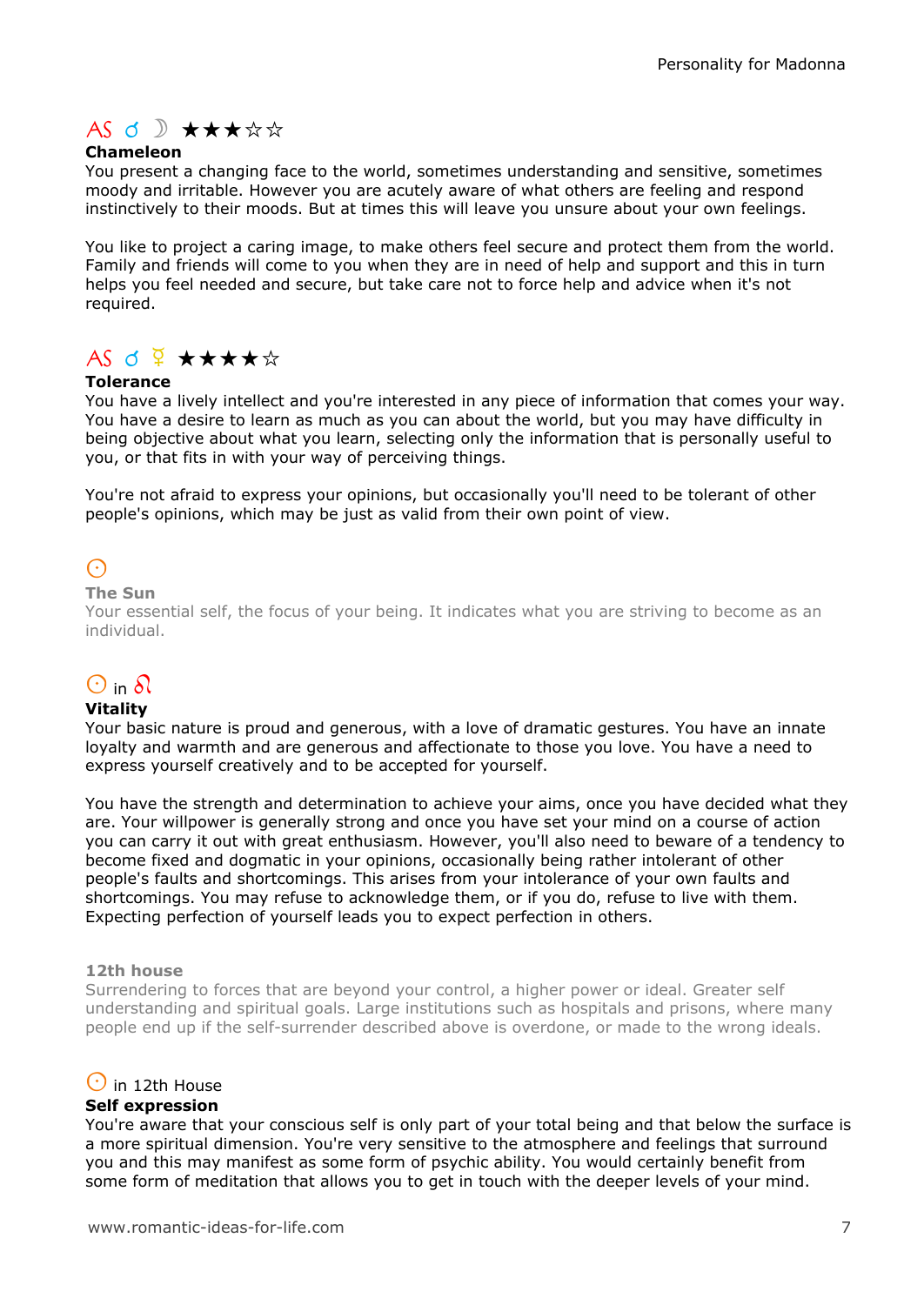# $O$   $\Box$   $\sigma$   $\star$   $\star$   $\star$   $\star$   $\star$

### Impatient

You have a great deal of energy and drive and can work hard for long periods. However, when things don't happen to go your way, you can over-react and occasionally take your frustration out on friends, family and colleagues.

You're also impatient with any kind of restriction on your freedom, liking to do what you want when you want. But without the occasional compromise, this could inevitably cause conflicts.

Having said all this, this aspect also gives a tremendous drive to succeed in whatever it is you have set your heart on and a tireless energy that will eventually get you to your goal.

# $0$   $\times$   $4$   $\times$   $\star$   $\star$   $\star$   $\star$

### Optimism

You have a sense of optimism and faith in life that will tend to offset any other pessimistic or depressive influences. No matter how difficult things may seem on the surface, you always feel that you'll pull through in the end.

You'll need to find some form of philosophy or religious system that will help you to understand the meaning of your experiences. You have a desire to learn as much as you can about the world and to expand your horizons through the accumulation of knowledge.

# $\bigcirc$   $\bigcirc$   $\bigcirc$   $\bigstar$   $\star$   $\star$   $\star$   $\star$   $\star$

### **Determined**

You're able to work towards your goals with persistence, determination and self-discipline. You have ambition, but you don't feel the need to step on others in order to succeed. Because of this, others will be prepared to help you on your way because they won't feel threatened. You're able to handle responsibility and turn difficult situations into creative opportunities.

### $\mathcal{D}$

#### The Moon

Represents the emotional and compassionate side of your nature and your immediate emotional reaction to life pleasures and problems. It also indicates attitudes instilled in early childhood.

## $\mathbb{D}$  in  $\mathbb{I} \mathbb{I}$

#### **Habits**

You have an instinctive need to help others. You should also have a fine sense of discrimination and a strong analytical ability. For example, you have a natural ability to separate a problem or situation into its component parts, and then see how they relate to each other. In this way you can be of help to others.

However, there may also occasionally be a tendency to worry too much, or to be overly critical if others don't come up to your perfectionist standards. You're a naturally tidy person, but this can be taken to extremes. In your domestic and emotional life, you may be rather conventional, probably as a result of your childhood experience of your mother.

#### 1st house

The area of life concerned with your sense of self-identity.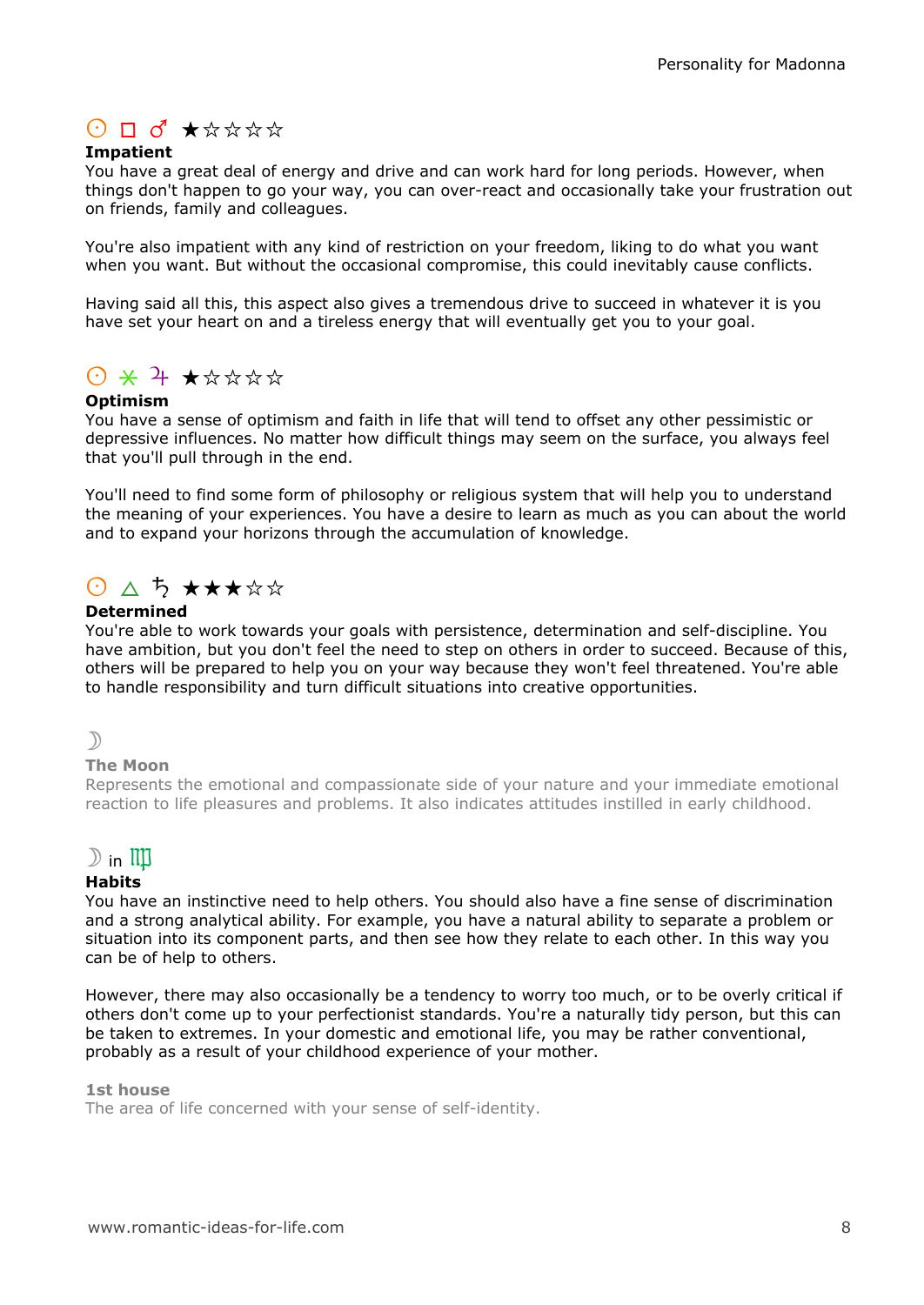### $\mathbb{D}$  in 1st House

### Attitudes, emotions and specific needs

You'll generally be seen as kind and sympathetic, the kind of person to whom people can turn to pour out their problems. You'll also be very sensitive to the atmospheres around you but at times, with your naturally receptive nature, you may have difficulty in separating your own moods and emotions from those you have picked up from your surroundings.

# $D$  d  $9 + x x x x$

### Emotional uncertainty

You have a strong imagination. You're able to absorb information quickly and therefore learning comes fairly easy to you.

However, your emotions may at times overrule your common sense, clouding your thinking and making it difficult for you to be rational and think clearly. At other times you may think too heavily about what should simply be experienced as an emotion. Try to achieve a balance between the two. The best thing to do is to go with the flow, go with how you feel.

# $\sum$   $\Delta$  o  $\star$   $\star$   $\star$   $\star$   $\star$   $\star$

### Emotional understanding

You're generally tolerant of other people's shortcomings. You're also able to keep going even through periods of emotional upheaval as your relentless energy should provide an emotional strength and a determination to see things through.

This same quality enables you to give emotional support to friends when they're going through difficult times and you may find yourself being sought out for the understanding and strength that you have developed as a result of dealing with your own difficulties in the past.

# $\mathbb{R}$  /  $\mathbb{R}$  \*\*\*\*\*

### Emotional balance

Your emotions can occasionally be rather fiery and unstable. There seems to be a conflict between your need for emotional support and sharing, and a need for independence. The end result of this conflict is that you often swing between feelings of dependence and independence, enthusiasm and depression. At times you may also have some difficulty in balancing your personal responsibilities with your professional ambitions, causing conflict within yourself and with those closest to you.

Your sympathy and understanding makes you generous towards others, but you may also occasionally be overly extravagant, spending money that you don't have, or buying on credit in anticipation of what's to come. In order to avoid getting into difficulties, you need to apply strict financial controls to yourself or at the very least, try to follow a sensible budget.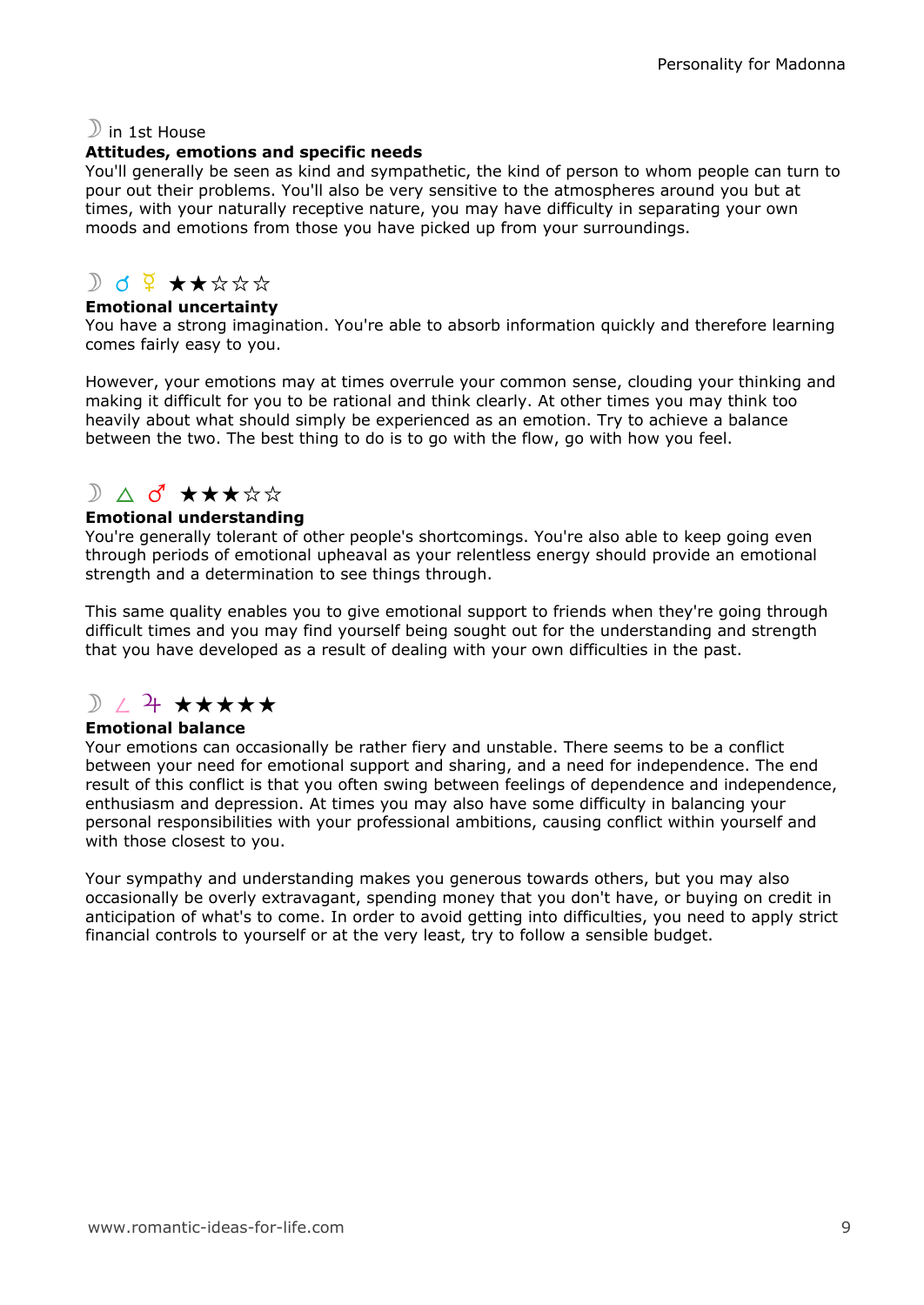# $D$   $D$   $5$   $\star$   $\star$   $\star$   $\star$   $\star$

### Emotional expression

You may occasionally have a tendency to place duty and responsibility before your emotional needs. It may be that in your childhood not enough attention was given to your emotional needs, leaving you feeling that they are unimportant, or that they should be sacrificed to more practical concerns.

Perhaps you experienced your parents as being very critical or detached, or perhaps one or both of them was not there at all. As you grow older you'll learn to make your own criticisms of yourself and not take the opinions of others too much to heart. It's therefore important that you find some way of expressing yourself emotionally, and learn to listen to your heart as well as your head.

# D V H \*\*\*\*\*

### Acting intuitively

You have the need for a considerable degree of freedom in your personal and emotional life. However, this need for freedom and independence does not combine well with your need for security. You may therefore occasionally break up secure and stable situations to seek out new experiences. This may not be too much of a problem for you but those close to you may find it difficult to understand.

You have a strong intuition and much of your knowledge comes through sudden insights that seem to come from deep within yourself, rather than as the result of logical analysis.

# $\overline{Q}$

### **Mercury**

Represents your communication skills and how you think and receive information from others.

# $\overline{2}$  in  $\overline{111}$

### Mentality

Your mind is both practical and analytical. You're able to evaluate any issue or idea, reducing it to its component parts and seeing how all the parts fit together. This gives you an excellent managerial ability and an incisive intellect which, given time, can find the solution to any problem. This ability applies more to practical and material matters rather than emotional ones.

You have a strong critical ability, able to see the flaws and errors of logic in an opponent's arguments. You can, however, be over-critical and impatient with anyone whose thinking and ideas are more intuitively or emotionally oriented. Your nerves are highly strung and you'll therefore probably need to carry out some form of relaxation to prevent this taking its toll on your body.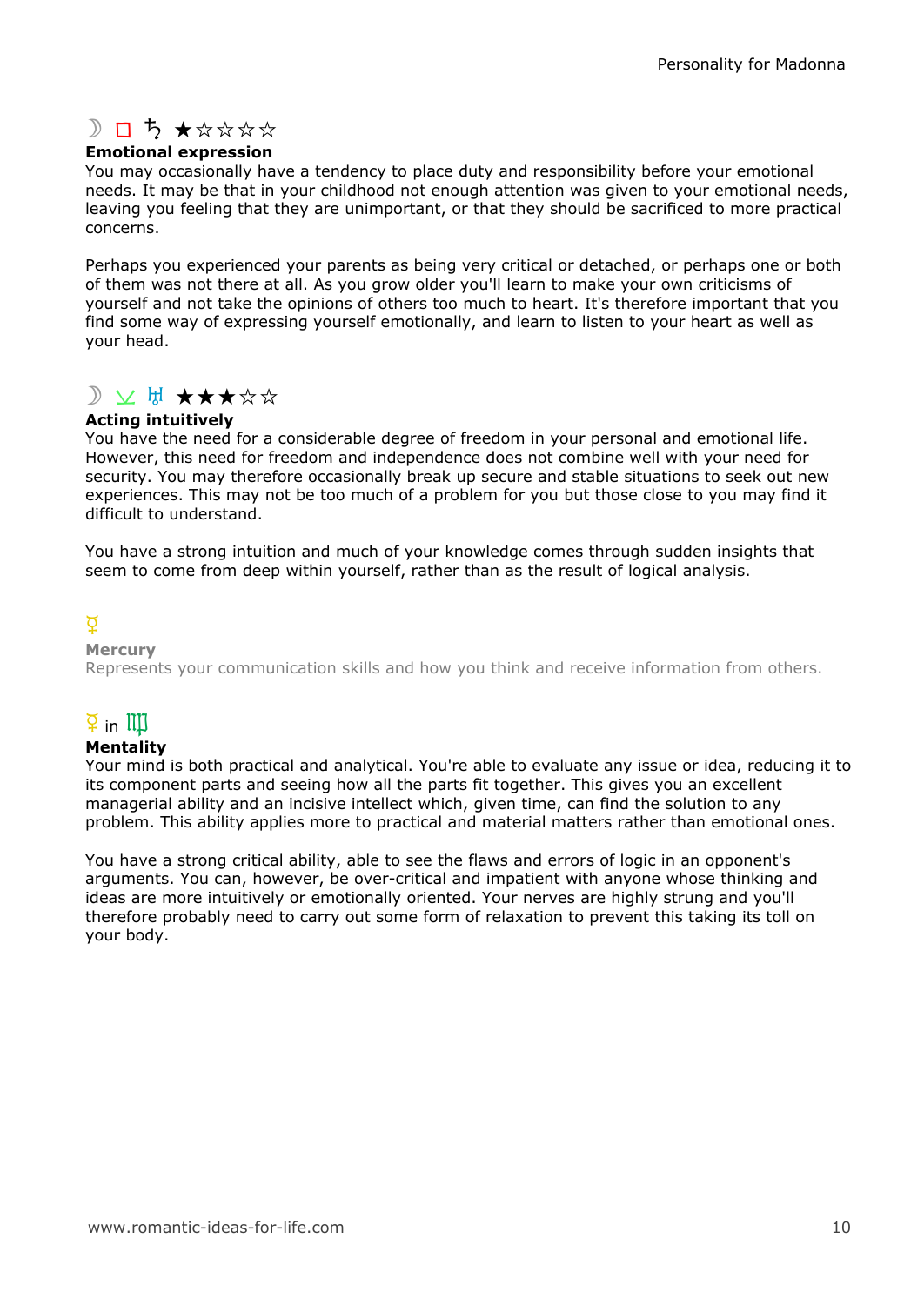## $\overline{2}$  in 12th House

### Communication skills

You may occasionally find that you're influenced by irrational or disturbing thoughts rising up from the depths of your mind, resulting in panic attacks or the feeling that you are not always in control. However, whilst the unconscious is the dumping ground for experiences we would rather forget, and feelings we would rather not admit to, it can also be the source of creative imagination and inspiration.

You'll need to find some way of exploring your unconscious through meditation or psychotherapy. In this way you can bring to the surface the memories of unpleasant experiences so that they can be examined and dealt with. Clearing away accumulated psychic or emotional rubbish in this way will help you to gain control of your own thought processes and enable you to make creative use of your psychic sensitivity and powerful imagination.

# $\frac{1}{2}$   $\times$   $\frac{1}{2}$   $\times$   $\frac{1}{2}$   $\times$   $\frac{1}{2}$   $\times$   $\frac{1}{2}$   $\times$   $\frac{1}{2}$   $\times$   $\frac{1}{2}$   $\times$   $\frac{1}{2}$   $\times$   $\frac{1}{2}$   $\times$   $\frac{1}{2}$   $\times$   $\frac{1}{2}$   $\times$   $\frac{1}{2}$   $\times$   $\frac{1}{2}$   $\times$   $\frac{1}{2}$   $\times$   $\frac{1}{2}$

### **Training**

You have a sensitive and intuitive mind, often sensing and seeing things that others may miss. You have a strong imagination with thoughts that can be inspired, but you don't generally waste time in daydreaming, as the ideas that come to you have to stand the test of reason. You're idealistic, but not unrealistic.

You need to plan some kind of goal to follow and possibly get into higher education in order to make the most of your imagination and understanding and open your mind to limitless possibilities; some formal training or discipline is needed.

# $9$  d  $9$   $\star\star\star\star\star$

### **Intensity**

Your mind has a deep, intense and penetrating quality that would suit you for any kind of investigative work, or work that requires concentration and attention to detail. Not satisfied with the obvious or superficial, you try to understand the deeper meaning to any subject or issue that you're studying.

You also have strong beliefs and when you have made up your mind on something you have a conviction and power that others will find difficult to challenge, even if they feel you're wrong.

You may have to learn to rise above deep feelings of anger or resentment towards those who have crossed you or who oppose your ideas. Instead of seeking revenge, why not channel this strong desire to hit back into more positive ends.

# $\mathsf{Q}$

### Venus

Represents how you express your emotions within love, marriage and other personal relationships. It also indicates your attitude towards money, possessions and your aesthetic values.

# $9$  in  $9$

### Capacity for love

You need to feel a sense of pride in yourself and in those closest to you. The worst thing anyone can do to you is to hurt that pride, and you'll probably find it very difficult to forgive anyone who does. However, in close relationships there's a desire to be the one in control. Take care that this doesn't turn into a tendency to dominate.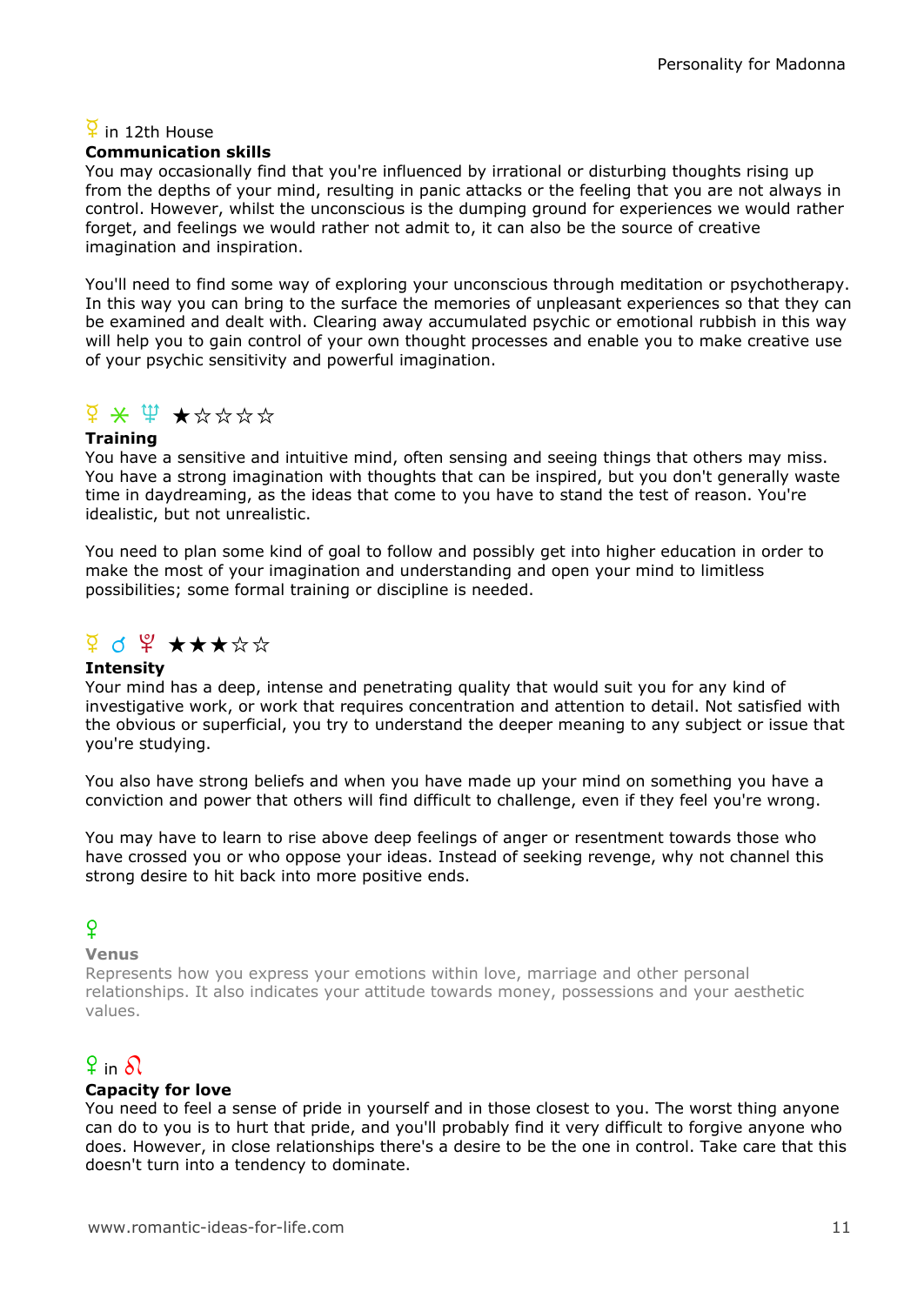### 11th house

Where you look to the future your hopes and wishes. Your friends, how you act in group situations and the kinds of groups to which you are attracted.

## $\frac{6}{5}$  in 11th House

### Love and what you value most

You enjoy being surrounded by friends and loved ones. This placing gives you a sense of ease and charm in social gatherings. Many of your friendships and relationships will be formed as the result of being part of a group or association through which you can share your mutual interests. For you, a meaningful relation-ship must be based on mutual respect and genuine friendship, in which the two of you help each other to grow and become more than you already are.

## $\Omega \Box$  + \*\*\*\*\*

### Self indulgence

You may at times give in to self-indulgence, especially when difficulties give you the excuse to neglect duties and responsibilities. In any case, you don't like to be hemmed in by responsibilities. You'll expect a partner to allow you personal freedom, but you may not be too generous in extending the same rights to them.

# ¥ □ ₩ ★★★★☆

#### Unrealistic expectations

You can be overly idealistic in your approach to relationships. There may also be times when you'll expect your partner to accept you with all your faults, without a word of complaint on their part or any effort to change on yours.

Very few people, except perhaps a saint, can measure up to the high expectations you set for a relationship. When things start to fall apart, you'll probably not even notice that anything's wrong until the whole thing dissolves away before your eyes.

There may also be times when you may find yourself led into actions that you later regret. This is particularly true in financial matters, so you must make sure that all your dealings are open and above board. Although some people seem to be able to get away with murder, anything shady or underhand will almost inevitably work out badly for you.

# $f$   $\vee$   $f$   $\star$   $\star$   $\star$   $\star$   $\star$

#### Love with attitude

You have strong ideas concerning love and relationships. You feel that a relationship must be based on mutual understanding, with a spiritual quality if it's to survive. You're prepared to make sacrifices for your partner, provided that they're prepared to do the same for you.

You have a need to be able to communicate on a deep level and to express your innermost hopes and fears, needs and desires. Any relationship in which you feel this isn't possible you'll probably come to regard as superficial and not worth continuing.

Your personal magnetism is charged with a charismatic quality that makes others aware that you have hidden depths beneath the surface, which they find incredibly attractive.

## $\vec{C}$

Mars

Represents your sex drive, stamina and how aggressively you assert yourself and express your desires.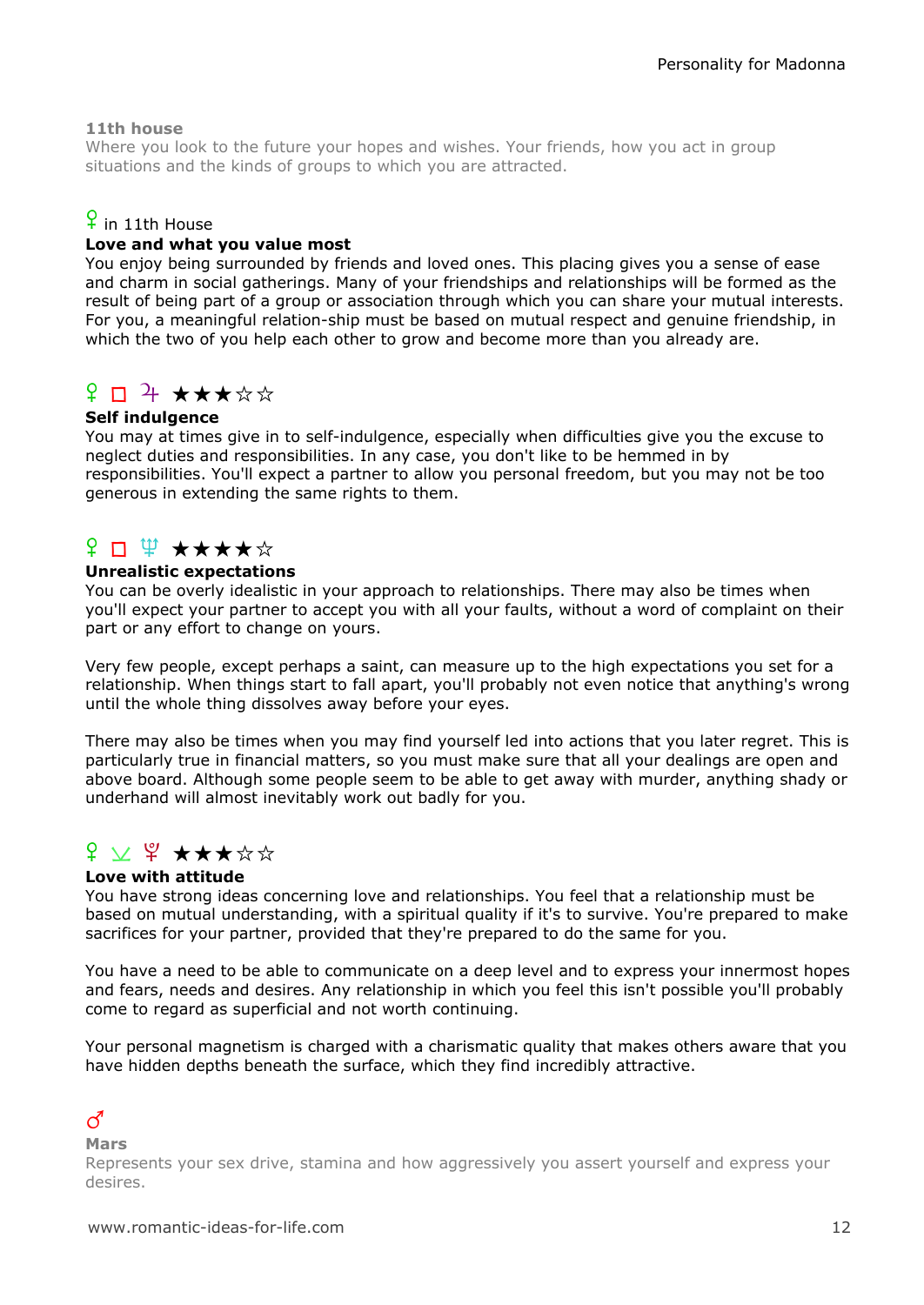# $\sigma$  in  $\gamma$

### Driving force

You are generally self-assertive, persistent and at times even rather aggressive. A great deal of energy can be directed towards achieving your goals and ambitions, especially material goals, but beware the stubborn refusal to change from a course of action even if it is obviously leading to disaster.

Your temper may be slow to rouse, but when it does, it may be difficult to control. Possessiveness and jealousy will probably need to be controlled. Nevertheless, if expressed positively this placing can give you the capacity for controlled and steady action towards the achievement of your ambitions and dreams.

### 9th house

Your search for knowledge and awareness through travel and higher education. The law, religion and the use of your higher or more intuitive mental faculties.

### $\sigma$  in 9th House

#### Stamina and assertiveness

You'll put a great deal of energy into travel, study possibly of a philosophical nature and fighting for the rights of others. You could therefore achieve success as a teacher, lawyer or writer.

# ♂□ H ★★★★☆

### Independence

You possess a need for freedom and independence to the point where it could cause conflicts with others. You possess a high degree of physical and emotional tension that can lead to irritability and impatience and a dislike of any restrictions being placed on your personal freedom.

In spite of this, you're aware of your responsibilities, but at times the conflict between fulfilling your responsibilities and doing your own thing can cause a feeling of frustration and anger that you may end up taking out on those closest to you. Nevertheless, if you can come to terms with these conflicts, you have incredible determination and the energy to accomplish more than most.

## $\overline{2}$

#### **Jupiter**

Represents expansion, your sense of fun, optimism and generosity. It also gives information concerning your religious and philosophical beliefs.

## $\frac{1}{\pm}$  in  $\frac{1}{\pm}$

#### Optimism and understanding

Opportunities will come to you as a result of the ability to network, constantly creating new business and personal contacts.

Your view is generally fair and impartial, and you have a strong desire to help those in need, or to do something to help make the world a better place. This desire may remain just that, however, since your diplomatic nature and your ability to see all sides of any issue may stifle the urge to take action.

The same qualities, if you can overcome your indecisiveness, can bring you great success in any field that involves working with, or negotiating on behalf of, the general public. In relationships, you will seek those that in some way broaden your perspective and experience.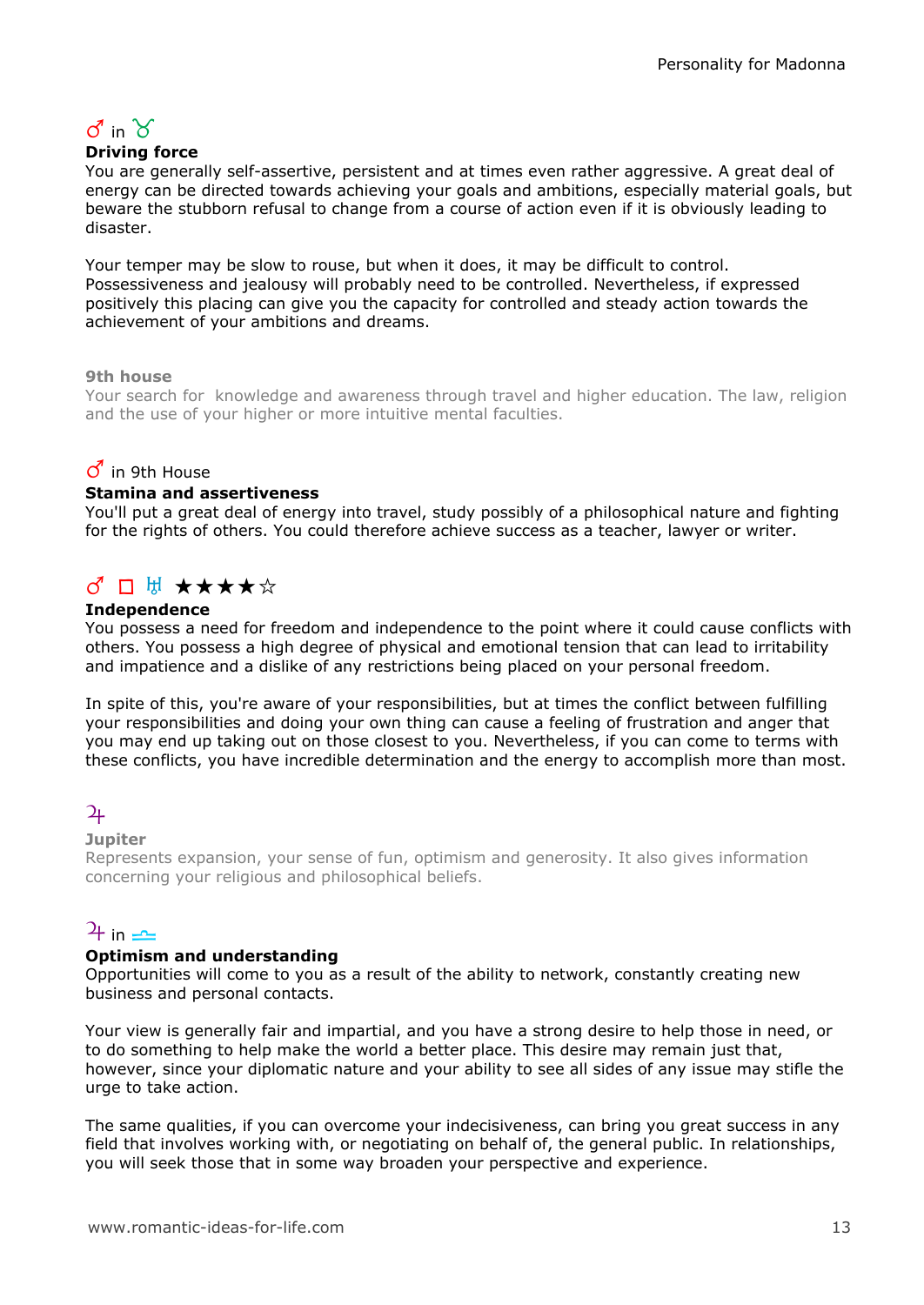### 2nd house

Possessions and what you own, accumulation of wealth and resources or acquired skills and gifts which give you a sense of value, worth and personal security.

### $\frac{1}{4}$  in 2nd House

### Optimism and understanding

You enjoy accumulating life's little luxuries. Although the acquisition of money and possessions will not be too much of a problem through your life, it could be a matter of easy come easy go. You're generous and what you earn could be spent just as quickly so occasionally you'll have to be somewhat discriminating in your generosity and spending.

# $4$  d  $4$   $\star\star\star\star\star$

### Idealistic

You have a vision of a world united by love and mutual understanding. You would like to see nations working together in a spirit of co-operation. Some people may regard your philosophy as unrealistic, but nevertheless you're sympathetic to groups and individuals who are working toward this end.

# $\uparrow$

### Saturn

Represents your sense of responsibility and limitations. It shows how you react to setbacks and the areas in which you are most fearful and insecure. Nevertheless, it is also the planet that teaches the important lessons of life and can become your greatest strength.

# $\frac{1}{2}$  in  $\chi^4$

#### **Challenges**

You will be forced to confront your fears and develop your own inner strength in your search for a meaning to life, which will be sought either through travel or wholly within yourself. At some point you'll probably experience disillusion with traditional religion, resulting in either disbelief or a search for deeper and more enduring values.

You may also find it difficult to tether yourself to terra firma for too long, wanting to float away on a sea of freedom. Unfortunately, responsibility catches up with most of us at some point in our lives but you'll probably resent it more than most.

#### 4th house

Family and cultural conditioning, your a sense of belonging, deep inner feelings and habit patterns. Experience of your parents, your own home, and conditions surrounding you during the second half of life.

### $\frac{1}{2}$  in 4th House

#### Setbacks and insecurities

Your early home life may have been experienced as restricting and not very supportive. Perhaps your family was struggling materially as you grew up, or the home environment lacked emotional closeness. This may have been carried through to adulthood; at times leaving you feeling unloved or inadequate in some way.

But your sense of security must be developed from within you. Once developed from within, nothing and no-one can ever take it away. It may take a long time to find, but when found, your sense of security will continue to be solid and enduring.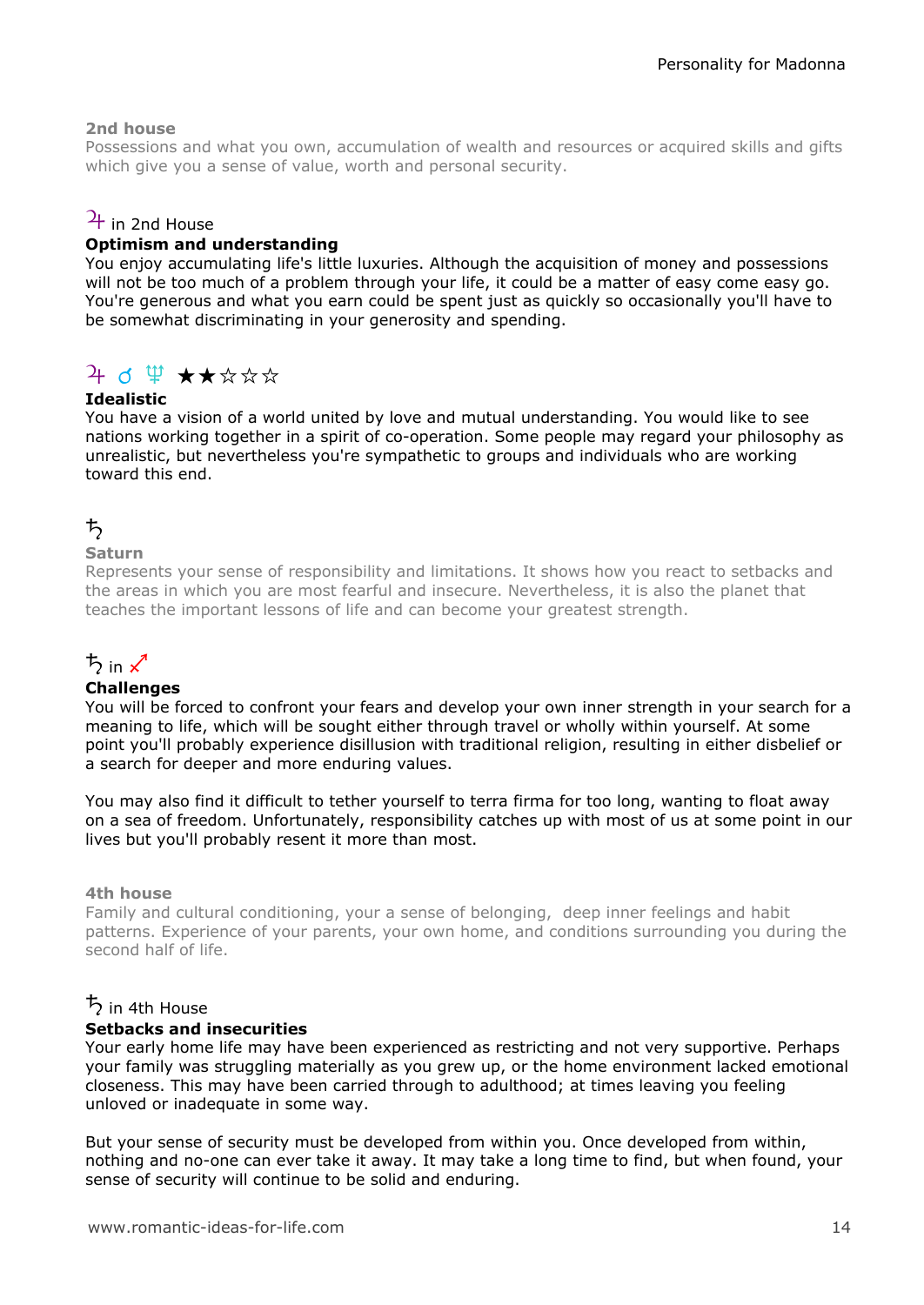# ち ∧ は ★☆☆☆☆

### Inspiration

You'll generally be able to strike a balance between the need for freedom and an equally strong need for security. You will earn your freedom, and although you have a healthy respect for material things, you will find that as your life goes on you will become increasingly detached from them.

There will be times, however, when you'll abandon projects simply because they have become too boring and too normal. Not only do you have a need to be different, but also the potential to inspire others with your vision and therefore you would be good at teaching or public speaking.

# $52 \not\equiv 72.7$

### Mixed dreams

At times you may feel unable to achieve a sense of real security, feeling that the results of all your efforts can at any moment be washed away by some unforeseen tide of events. Occasionally there's also a conflict between your sense of reality and your dreams and you may therefore swing between being a hard-headed pragmatist and a hopeless dreamer.

### $H$

#### Uranus

Represents the expression of your need for freedom and independence and the way you choose to experiment with life. Uranus is the motivation behind your future dreams.

# $H$  in  $\Omega$

### Independence

You have a restless need to constantly find new outlets for your creative, dramatic and artistic talents - to show the world that you're an individual who's determined to enjoy life your own way. Routine bores you. Being restless and impulsive you'll enjoy experimenting with life, especially in romance and affairs of the heart, which are likely to end as suddenly as they began.

### $\frac{H}{V}$  in 12th House

#### **Individuality**

You may occasionally find that you unconsciously set yourself up in situations where you have to re-live pain that you have repressed in yourself. Without knowing the real source of these situations, it is all too easy to blame other people. Bringing these buried experiences to consciousness and fully acknowledging the hurt that you feel will release a lot of energy that can be consciously directed to more creative ends.

### l

### Neptune

Represents your spiritual self, dreams, imagination and creative abilities.

# $\Psi$  in  $\mathfrak{m}_4$

### Idealism

Born between 1957-1970 you are part of a permissive generation whose experimentation with sex and drugs invaded everyday life and eroded many traditional family values. This was also the most prominent time of the Cold War, a time of spies and secret surveillance.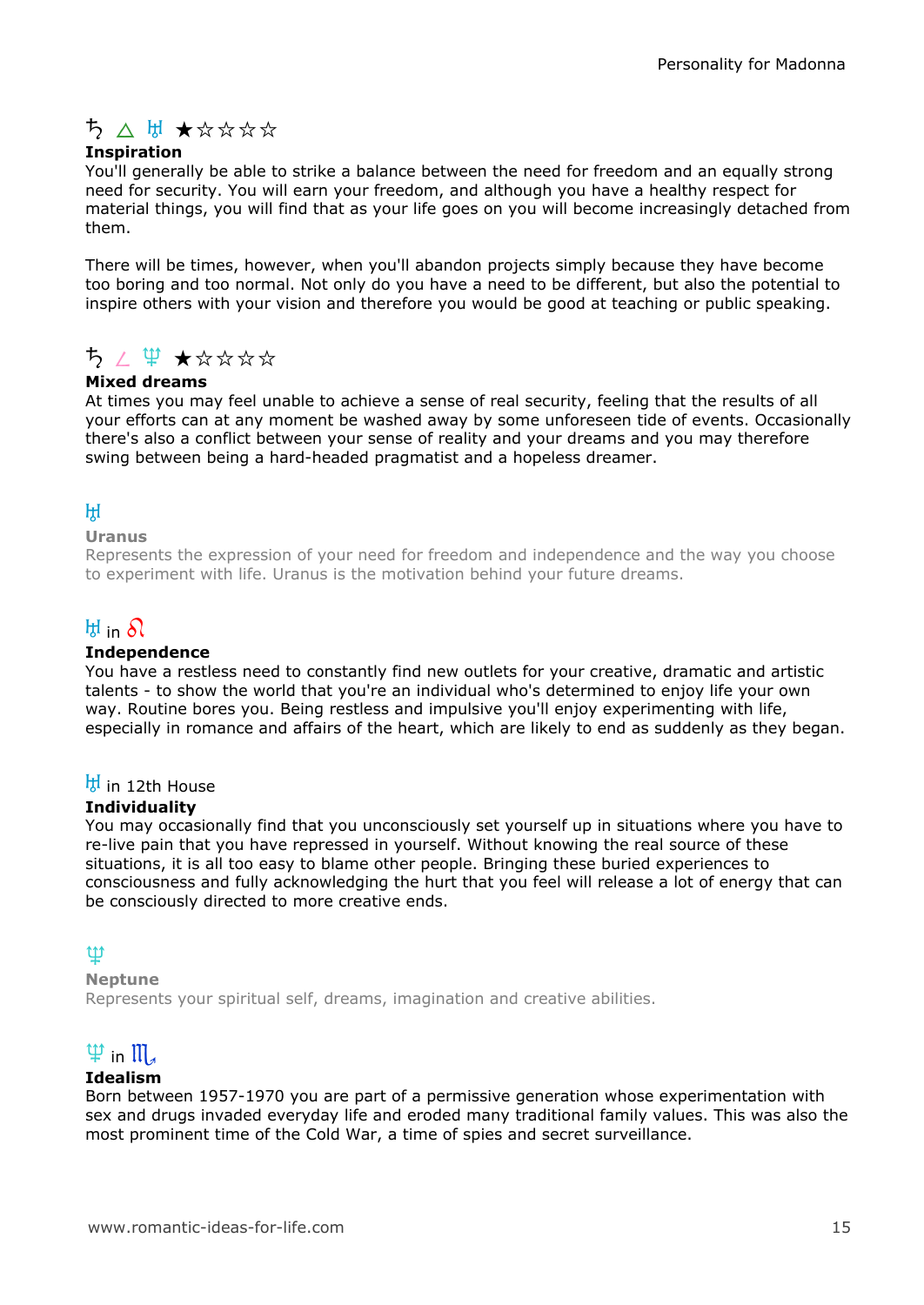### 3rd house

Your relationship to the immediate environment. Experience concerned with communication, learning, intellectual and educational skills. Relationships with immediate relatives, brothers and sisters if you have any.

### $\Psi$  in 3rd House

### Intuition and uncertainty

You're in tune with your environment, picking up the atmosphere around you. You often get the feeling that you know what's going on beneath the surface and you're usually right. At other times, however, what you feel may be the result of your own confused thinking which makes it difficult to always be certain about what you are picking up.

### $\Psi \times \Psi \star \star \star \star \star$

### Generational influences

Starting in 1942, and for the next hundred years, everyone born during this time will be affected by the changes taking place in the world's collective psyche. The keynote of this entire period will be the complete transformation of our existing scientific, religious and political belief systems.

# ত্

### Pluto

Represents the secretive side of your nature, your obsessions and shows us how to come to terms with and deal with your deepest insecurities.

# $\mathfrak{P}$  in  $\mathbb{I} \mathbb{I}$

#### Forces of change

Pluto was in Virgo between 1957-1971. When you were born your generation experienced a time of powerful political forces such as trade unions, unparalleled changes within the health and welfare system, a time of tremendous changes within many work environments due to computers and automation. New developments in birth control led to greater sexual freedom, and experimentation with psychedelic drugs revealed previously unknown levels of consciousness.

### $\Psi$  in 12th House

#### Secrets, powerful obsessions

You may suppress inner fears; some of which may have resulted from painful past experiences.

Nevertheless, you will find that you can often make something positive out of a crisis and that each experience makes you stronger and more aware of your inner needs and goals in life.

### $MC.$

The Midheaven Represents your ambitions and potential for achievement.

# $MC$  in  $T$

### Career

Always active, you're something of a live wire who enjoys dominating a conversation and putting across your point of view. However, what you say and do will more often than not focus around yourself, rather than others! Ever optimistic, you do have an innate power to make dreams come true and if you can keep excessive nervous energy under control, then a great deal could be achieved throughout your life.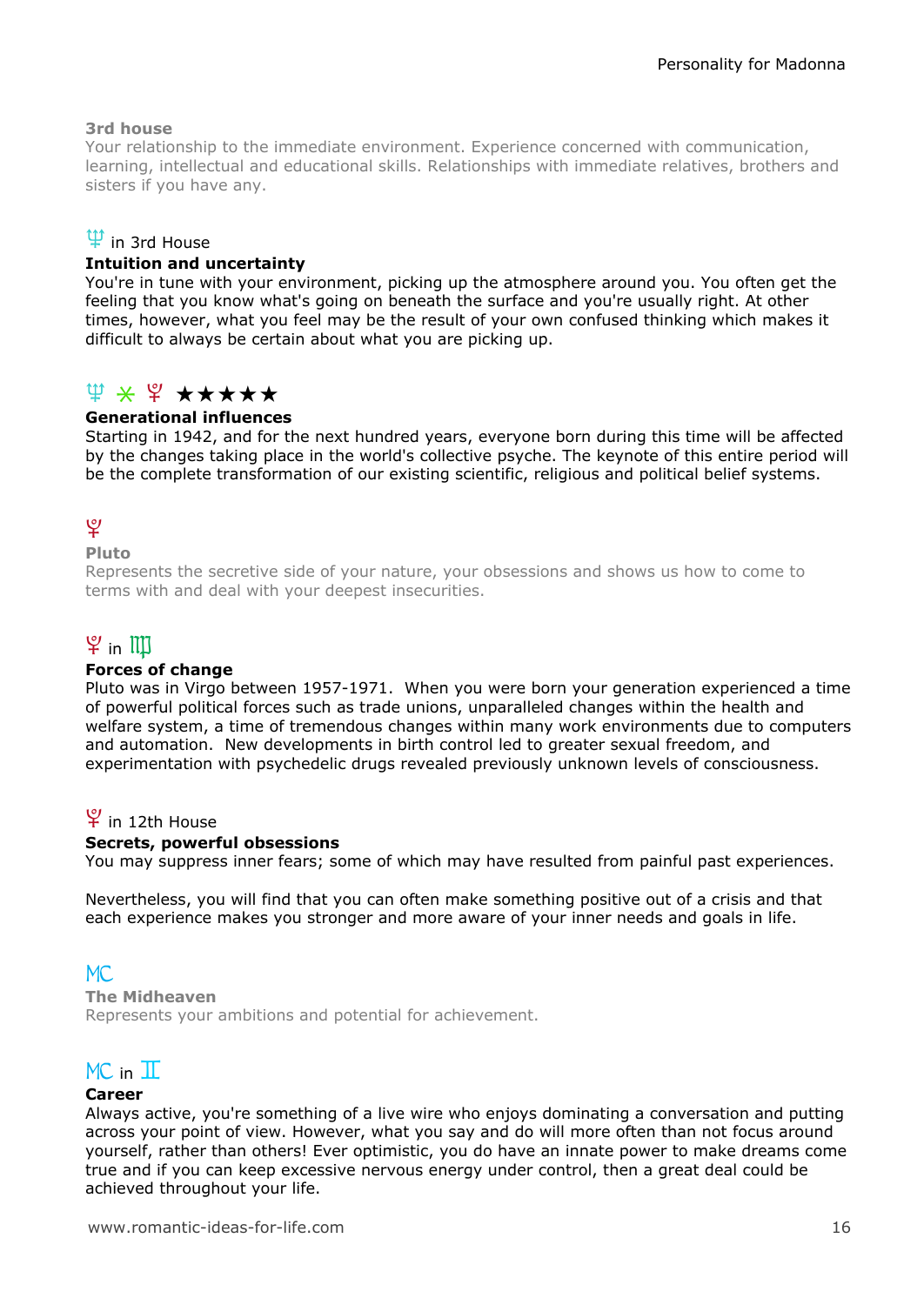# $\Omega$  in  $\rightleftharpoons$

### Future growth

You should try and get on better with others, be more sensitive to their needs and give them a chance to make their own decisions.

# $8$  in  $\gamma$

### Developing experience

Learn the difference between control and caring. Concentrate more on your own interests.